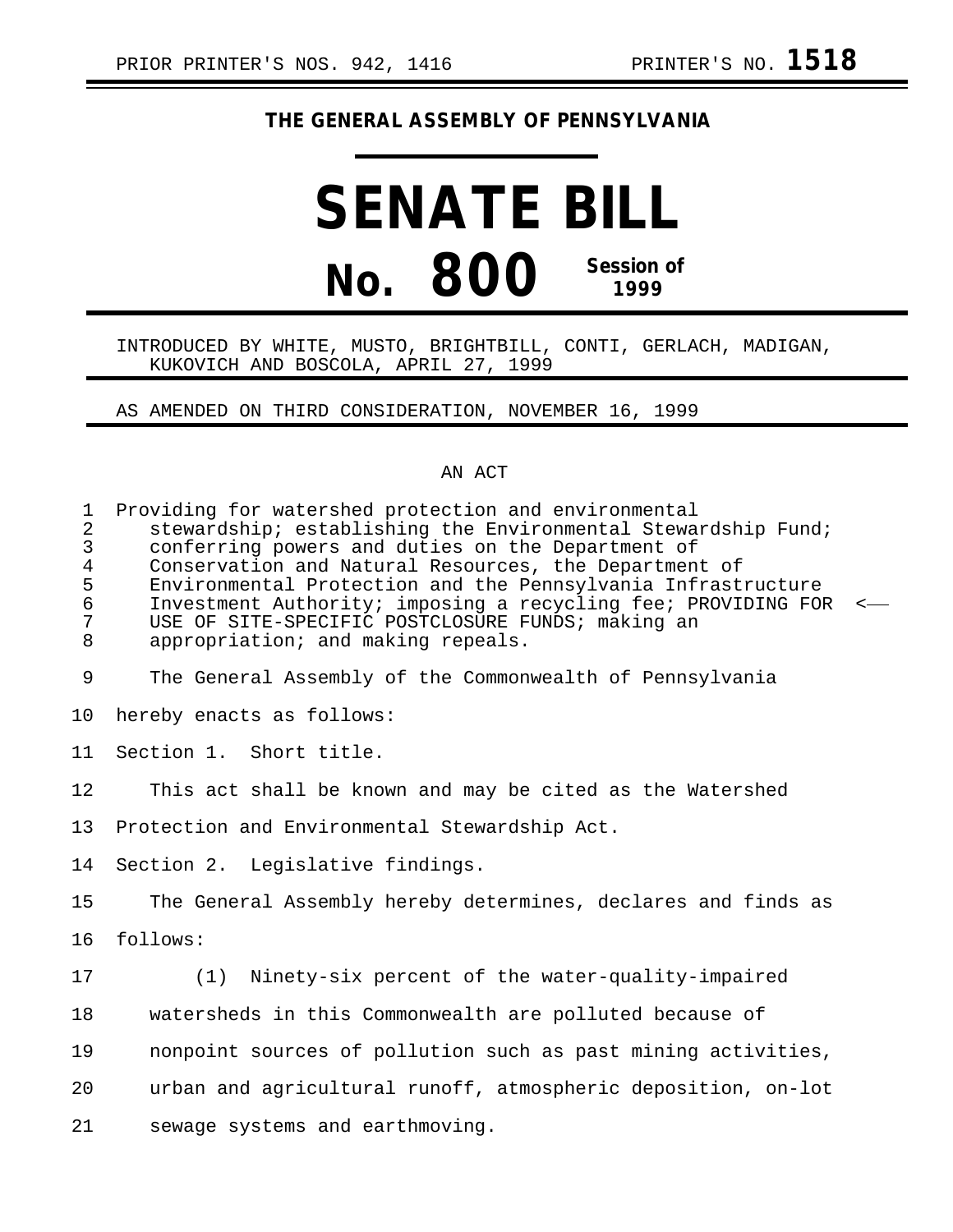1 (2) The Commonwealth continues to have unmet needs in 2 the area of water and sewer infrastructure. New and improved 3 water sources, treatment and distribution systems are 4 necessary for public drinking water supplies.

5 (3) The Commonwealth owns approximately 2.4 million 6 acres of State park and State forest lands and many of these 7 lands suffer from past environmental problems including 8 unreclaimed mines, acid mine drainage and abandoned oil and 9 gas wells.

10 (4) Open space, greenways, RECREATIONAL trails, river < 11 corridors, fish and wildlife habitats, parks and recreation 12 areas and scenic environments protect the environment, 13 conserve natural resources and add value to communities.

14 (5) State programs and State funding should provide 15 maximum flexibility for elected county and municipal 16 governmental officials to identify, prioritize and address 17 local environmental concerns INCLUDING ODOR ABATEMENT < 18 PROBLEMS AT SEWAGE TREATMENT PLANTS.

19 Section 3. Definitions.

20 The following words and phrases when used in this act shall 21 have the meanings given to them in this section unless the 22 context clearly indicates otherwise:

23 "Acquisition." The purchase, or lease with an option to 24 purchase, of land, easements or buildings for public parks, 25 conservation, historical or recreation uses.

26 "Authority." The Pennsylvania Infrastructure Investment 27 Authority.

28 "Authorized organization." An entity involved in research, 29 restoration, rehabilitation, planning, acquisition, development, 30 education or other activities, which furthers the protection, 19990S0800B1518 - 2 -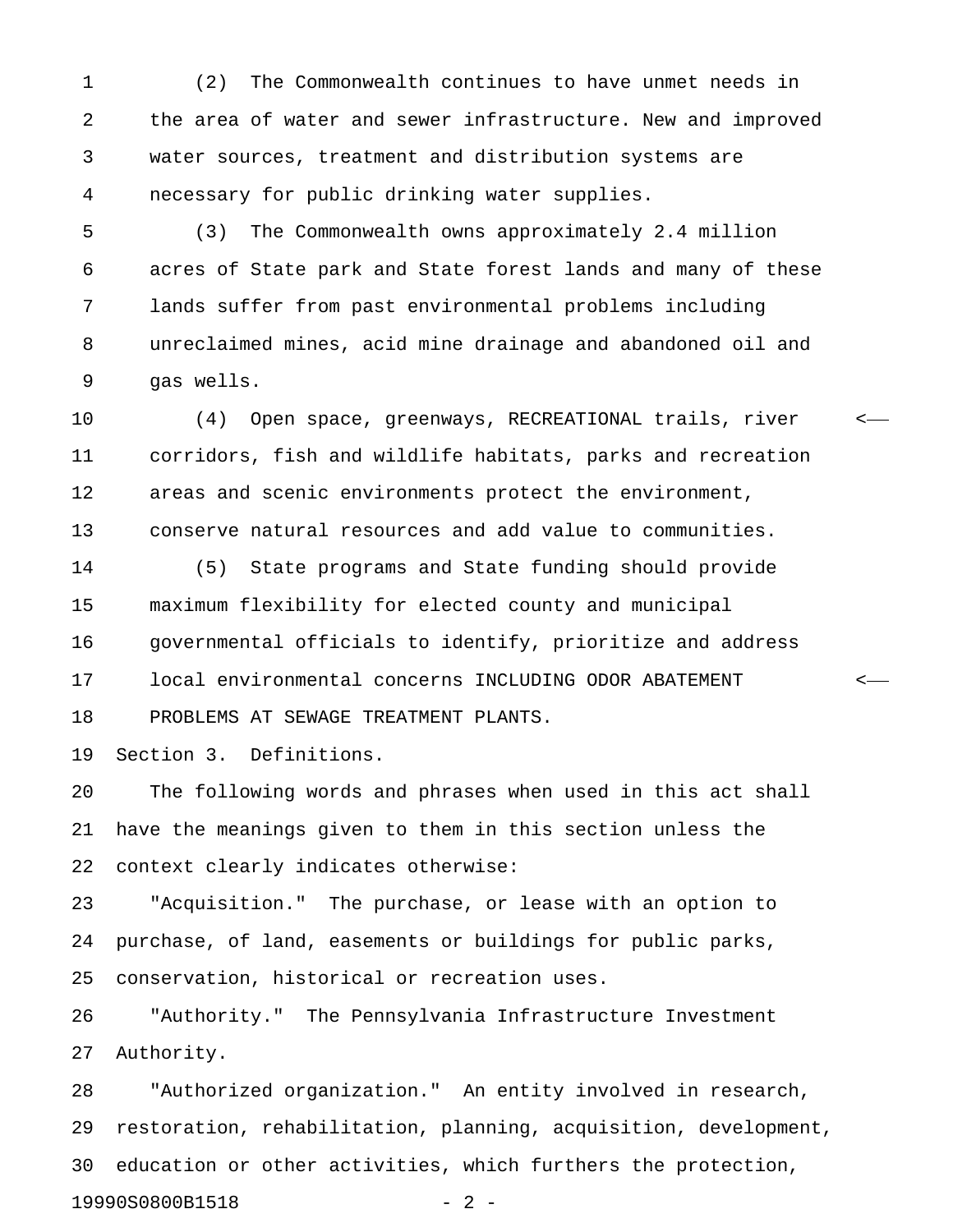1 enhancement, conservation, preservation or enjoyment of this 2 Commonwealth's environmental, conservation, recreation or 3 similar resources. The organization must be a tax-exempt 4 institution under section 501(c)(3) of the Internal Revenue Code 5 of 1986 (Public Law 99-154, 26 U.S.C. § 501(c)(3)) and 6 registered with the Bureau of Charitable Organizations or an 7 educational institution involved in these authorized activities 8 or a municipal authority.

9 "Departments." The Department of AGRICULTURE, THE DEPARTMENT < 10 OF Conservation and Natural Resources and the Department of 11 Environmental Protection of the Commonwealth.

12 "Development." New construction, improvement, alteration or 13 renovation required for and compatible with the physical 14 development or improvement of land or buildings.

15 "Fund." The Environmental Stewardship Fund established in 16 section 4.

17 "INTERIOR LAND." LAND THAT HAS AT LEAST 65% OF ITS BOUNDARY < 18 LINES IMMEDIATELY BORDERED BY EITHER STATE FOREST OR STATE PARK 19 LANDS.

20 "Planning." The preparation of park, recreation and open 21 space plans, river corridor and watershed plans, master site 22 development plans, feasibility studies, natural areas studies 23 and inventories, greenways and RECREATIONAL trail plans, < 24 maintenance management plans, conservation plans, zoning plans, 25 land use plans, environmental management plans and research or 26 education documents, useful in assisting municipalities, 27 Commonwealth agencies, conservation districts, watershed 28 organizations and authorized organizations to address 29 environmental improvement, natural resource management, park and 30 recreation development and land conservation.

19990S0800B1518 - 3 -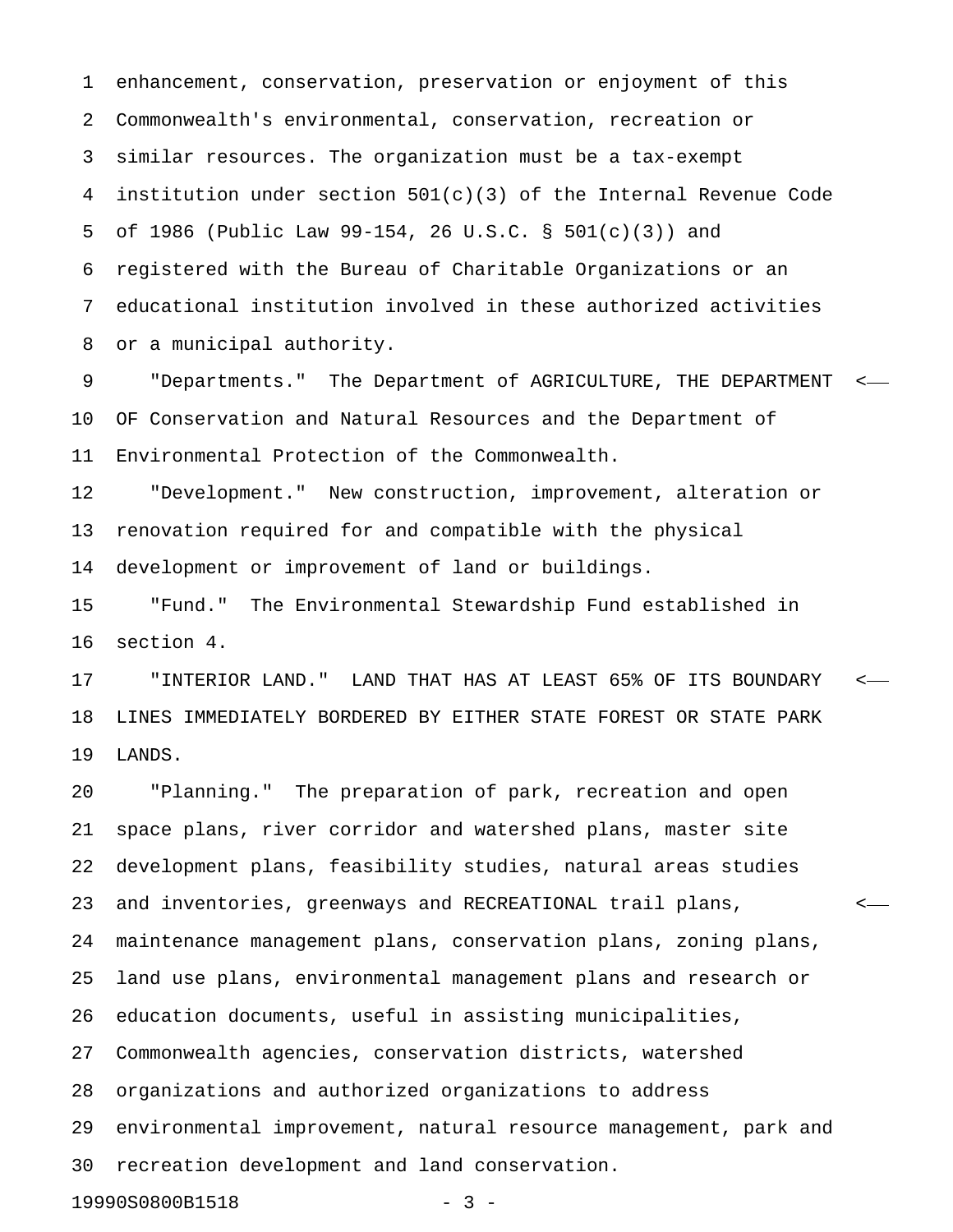1 "RECREATIONAL TRAIL." A THOROUGHFARE OR TRACK ACROSS WATER, < 2 LAND OR SNOW USED FOR MOTORIZED AND/OR NONMOTORIZED RECREATIONAL 3 PURPOSES.

4 "Rehabilitation and repair." Restoration or renovation of 5 facilities or conditions of existing public conservation and 6 recreation resources. The term excludes routine maintenance.

7 "Technical assistance." Provision of financial grants and 8 professional services. The term includes, publications,

9 research, video tapes, workshops, meetings, phone consultation 10 and written and electronic communication.

11 "Watershed organization." An entity recognized by either or 12 both the Department of Conservation and Natural Resources and 13 the Department of Environmental Protection and established to 14 promote local watershed conservation efforts in an identified 15 watershed.

16 Section 4. Fund.

17 (a) Establishment.--There is established a special fund in 18 the State Treasury, to be known as the Environmental Stewardship 19 Fund, which shall be administered by the Department of 20 Environmental Protection.

21 (b) Sources.--

22 (1) Money appropriated by the General Assembly, interest 23 earned by the fund, penalties, money received from the 24 Federal Government or other sources, money received from the 25 fee established under section 13(b) and the monthly transfer 26 of a portion of State realty transfer tax revenue authorized 27 by section 14 shall be deposited in the fund.

28 (2) For a period of five years from the effective date 29 of this act, the fund may receive money, upon approval of the 30 Governor, from the Recycling Fund and the Hazardous Sites 19990S0800B1518 - 4 -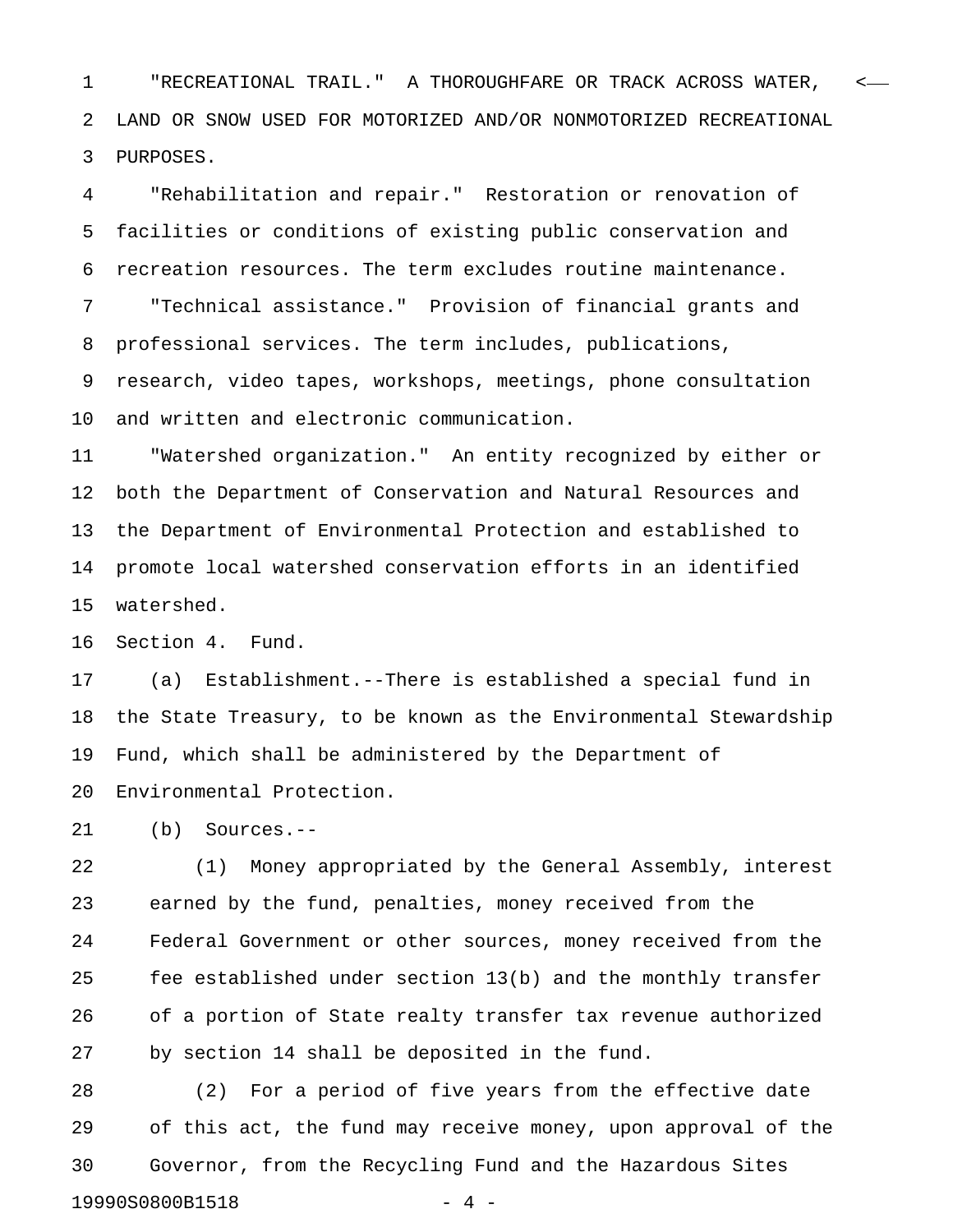1 Cleanup Fund. The combined total of appropriations from these 2 two funds for the program shall not exceed \$30,000,000 3 annually.

4 (c) Appropriation.--The money in the fund is hereby 5 appropriated, upon approval of the Governor, to the departments 6 and the authority for the purpose of implementing the provisions 7 of this act.

8 (d) Allocation.--It is the intent of the General Assembly 9 that the money appropriated in subsection (c) be allocated 10 annually as follows: 35% to the Department of Conservation and  $\sim$ 11 Natural Resources; 40% to the Department of Environmental

12 Protection and 25% to the authority.

13 (e) Legislative oversight. An annual expenditure plan for 14 (1) FOR FISCAL YEAR 1999-2000, 28.4% TO THE DEPARTMENT < 15 OF CONSERVATION AND NATURAL RESOURCES; 43.7% TO THE 16 DEPARTMENT OF ENVIRONMENTAL PROTECTION; AND 27.9% TO THE 17 AUTHORITY.

18 (2) FOR FISCAL YEARS 2000-2001 THROUGH 2003-2004, 24.1% 19 TO THE DEPARTMENT OF CONSERVATION AND NATURAL RESOURCES; 20 37.4% TO THE DEPARTMENT OF ENVIRONMENTAL PROTECTION; 14.8% TO 21 THE DEPARTMENT OF AGRICULTURE; AND 23.7% TO THE AUTHORITY. 22 (E) LEGISLATIVE OVERSIGHT.--

23 (1) AN ANNUAL EXPENDITURE PLAN FOR the fund shall be 24 submitted by the Governor to the General Assembly as part of 25 the Governor's annual budget submission. The expenditure plan 26 shall be open for review and comment by the members of the 27 General Assembly and shall include a detailed listing of the 28 types of programs for the actual year, current year and 29 proposed budget year.

30 (2) THE SECRETARY OF THE BUDGET, IN CONJUNCTION WITH THE < 19990S0800B1518 - 5 -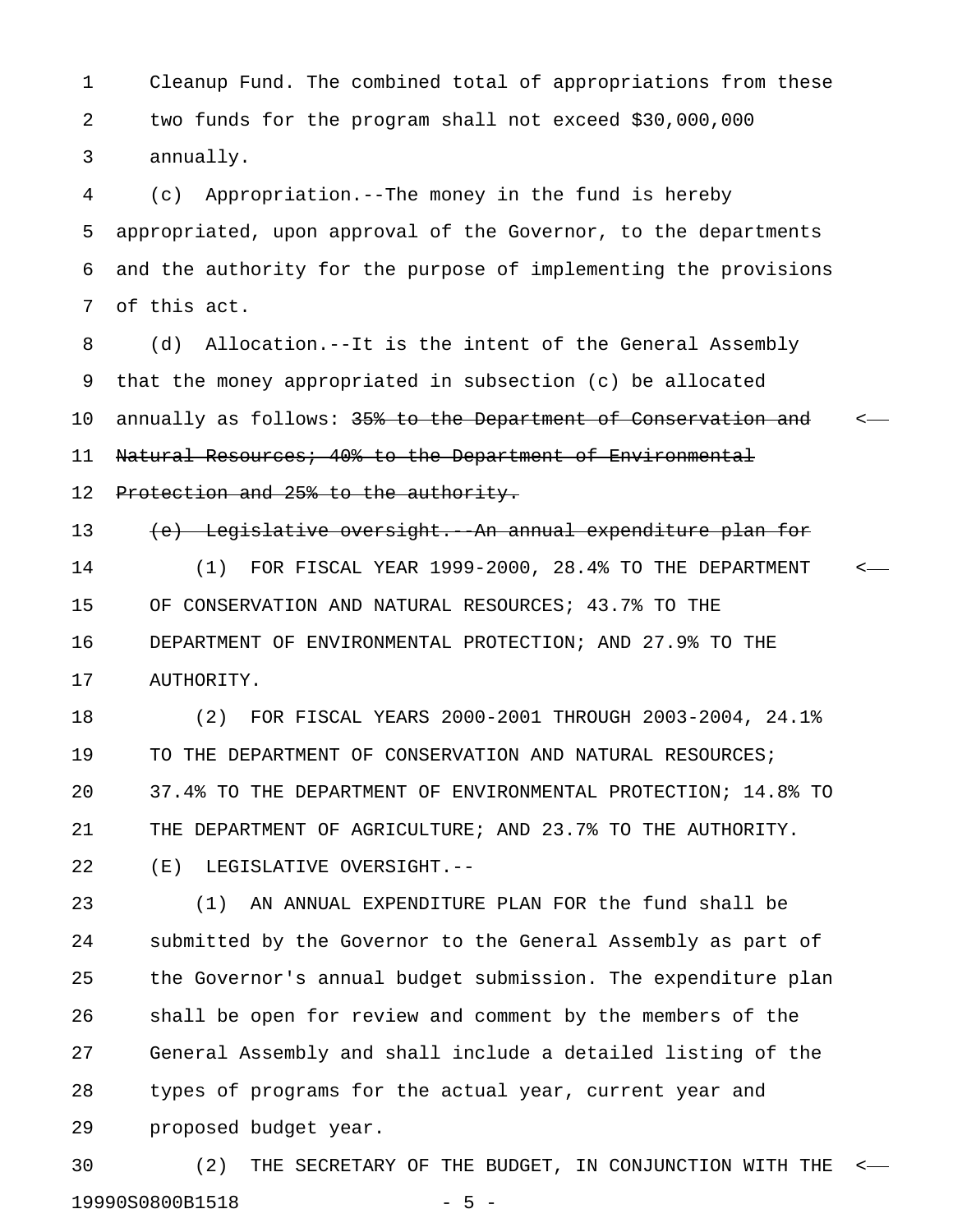1 SECRETARY OF ENVIRONMENTAL PROTECTION, SHALL PROVIDE 2 QUARTERLY FINANCIAL STATEMENTS SHOWING THE STATUS OF THE 3 RECYCLING FUND, THE HAZARDOUS SITES CLEANUP FUND AND THE 4 ENVIRONMENTAL STEWARDSHIP FUND TO THE CHAIRMAN AND MINORITY 5 CHAIRMAN OF THE APPROPRIATIONS COMMITTEE OF THE SENATE AND 6 THE CHAIRMAN AND MINORITY CHAIRMAN OF THE APPROPRIATIONS 7 COMMITTEE OF THE HOUSE OF REPRESENTATIVES. SUCH STATEMENTS 8 SHALL BE PROVIDED WITHIN 30 DAYS OF THE CLOSE OF EACH QUARTER 9 OF THE FISCAL YEAR AND SHALL COMMENCE WITH THE QUARTER ENDING 10 MARCH 31, 2000.

11 Section 5. Agencies.

12 (a) The Department of Conservation and Natural Resources.-- 13 (1) The Department of Conservation and Natural Resources 14 shall utilize money it receives from the fund for the 15 following purposes:

16 (i) To rehabilitate, repair and develop State park 17 and State forest lands and facilities and the acquisition 18 of interior holdings and other land which the Department <-19 of Conservation and Natural Resources determines will 20 **brotect or enhance State parks and State forests.** OF  $\sim$ 21 LANDS CONTIGUOUS TO STATE PARKS AND STATE FORESTS AND 22 INTERIOR LAND WHICH THE DEPARTMENT OF CONSERVATION AND 23 NATURAL RESOURCES DETERMINES WILL PROTECT OR ENHANCE 24 STATE PARKS OR STATE FORESTS. NO MONEYS FROM THE FUND MAY 25 BE USED FOR THE PURCHASE OF NONINTERIOR LANDS UNLESS THE 26 PURCHASER OBTAINS THE APPROVAL OF ALL COUNTIES IN WHICH 27 THE LAND TO BE PURCHASED IS SITUATED.

28 (ii) To provide grants to a county or other 29 municipality, conservation districts and authorized 30 organizations for the purpose of planning, education, 19990S0800B1518 - 6 -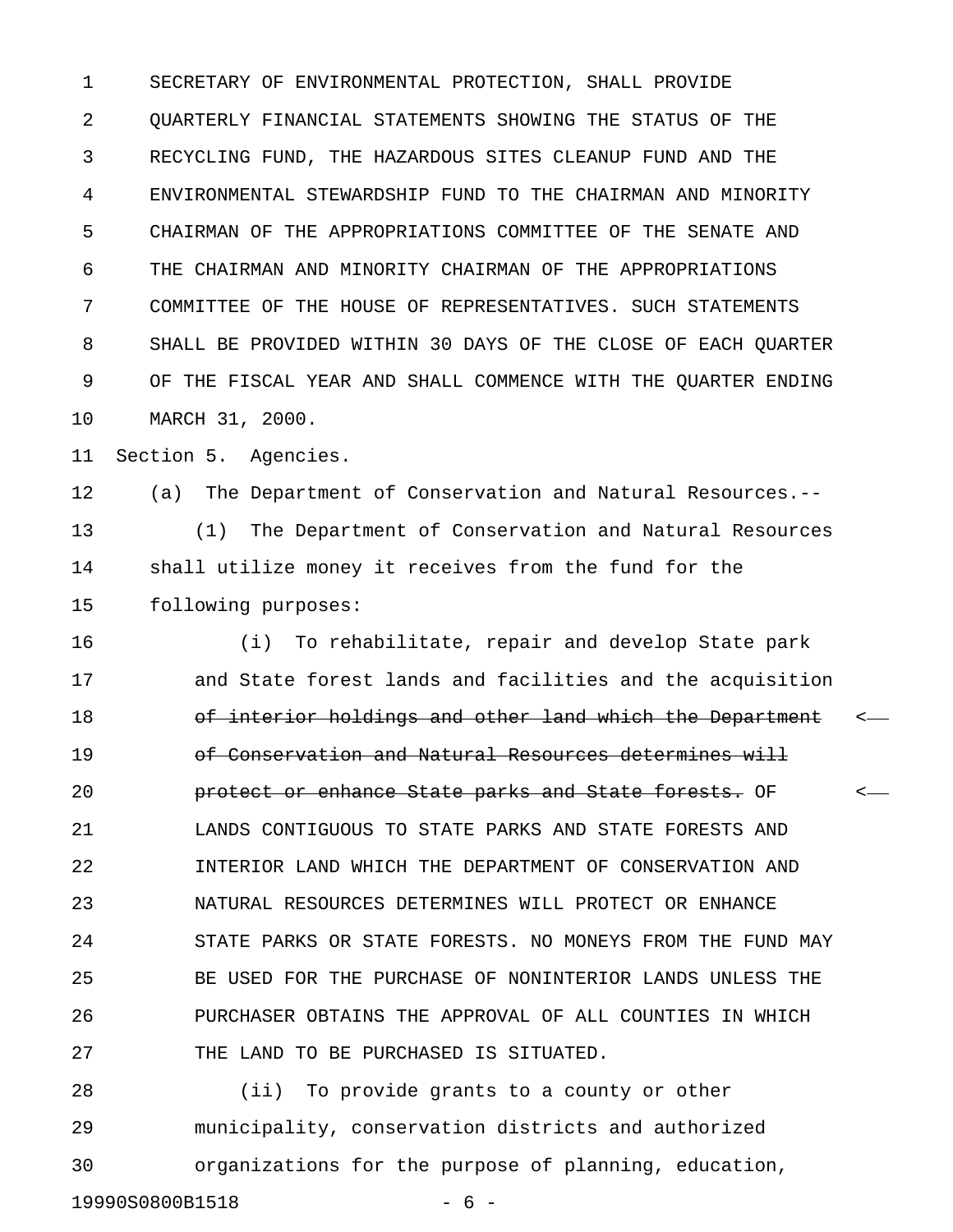1 acquisition, development, rehabilitation and repair of 2 greenways, RECREATIONAL trails, open space, natural < 3 areas, river corridors, watersheds, community and 4 heritage parks and recreation facilities; community 5 conservation and beautification projects; forest 6 conservation; and other conservation purposes. Grant 7 moneys may also be used for the direct acquisition of  $\sim$ 8 farmland for the purposes set forth in this paragraph. 9 payment of debt service by a county on obligations issued 10 **to fund farmland acquisition in accordance with the** 11 **purposes set forth in this act.** 

12 (iii) To provide grants to a county or other 13 municipality and authorized organizations for the purpose 14 of research, planning, inventories and technical 15 assistance, intended to protect and conserve the 16 biological diversity of this Commonwealth.

17 (2) The Department of Conservation and Natural Resources 18 may require matching funds as a condition of the award of a 19 grant under this subsection.

20 (b) The Department of Environmental Protection.--

21 (1) The Department of Environmental Protection shall 22 utilize money it receives from the fund for the following 23 purposes:

24 (i) To implement acid mine drainage abatement and 25 cleanup efforts and plug abandoned and orphan oil and gas 26 wells.

27 (ii) To provide funding for technical assistance and 28 financial incentives to facilitate remining.

29 (iii) To provide grants to a county or other 30 municipality, county conservation districts, watershed 19990S0800B1518 - 7 -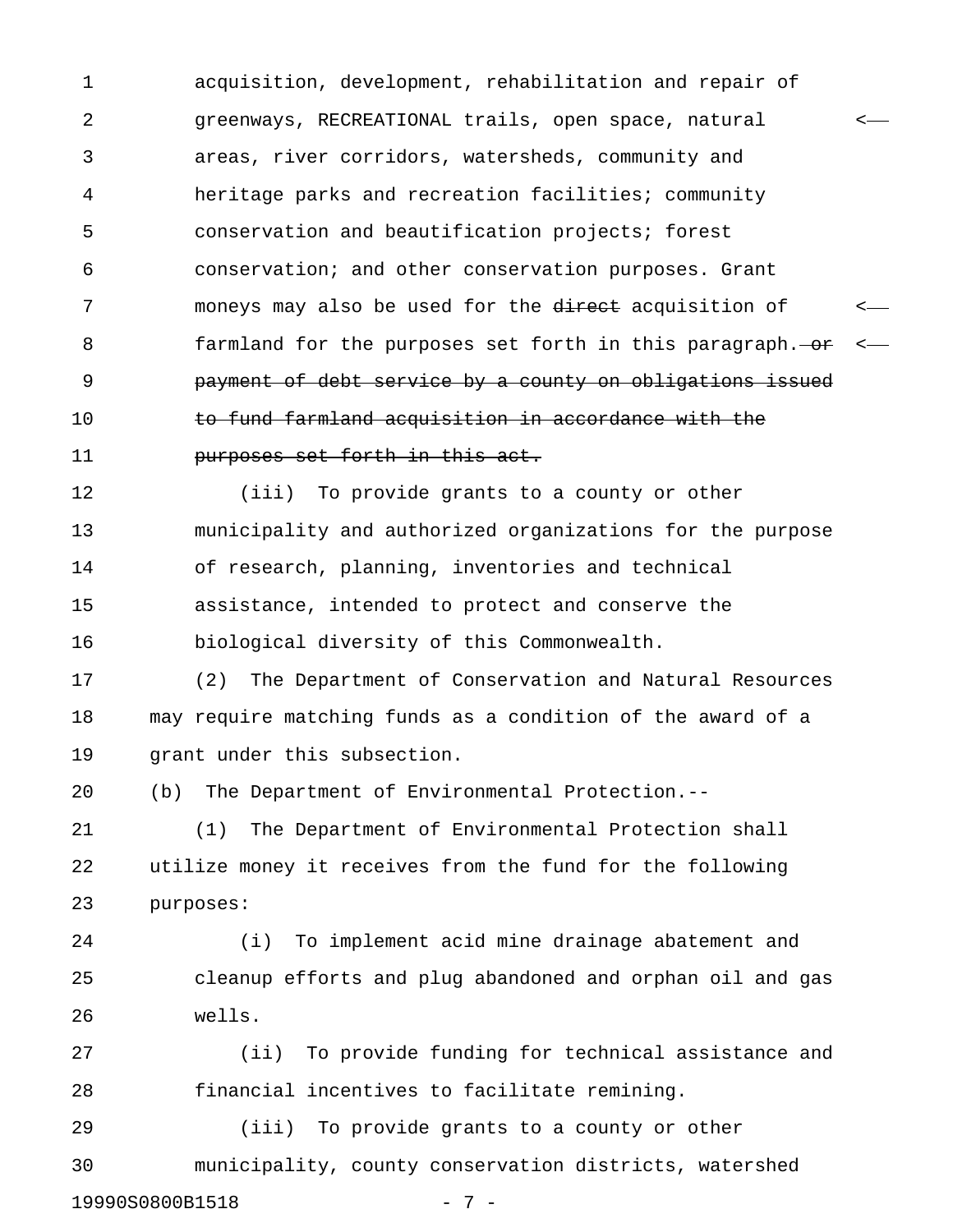1 organizations and other authorized organizations for acid 2 mine drainage abatement, mine cleanup efforts and well 3 plugging.

4 (iv) To provide grants and technical assistance to a 5 county or other municipality, county conservation 6 districts, watershed organizations and other authorized 7 organizations to plan and implement local watershed-based 8 conservation efforts.

9 (v) To improve water-quality-impaired watersheds, 10 including those polluted by past mining activities, 11 agricultural and urban runoff, atmospheric deposition, 12 on-lot sewage systems, and earth moving activities.

13 (vi) To provide grants for safe drinking water 14 projects and wastewater treatment projects as provided 15 for in section 11.

16 (2) County conservation districts may further distribute 17 grants received under this section to watershed organizations 18 and other authorized organizations to assist in the 19 implementation of this act.

20 (3) The Department of Environmental Protection may 21 require matching funds as a condition of the award of a grant 22 under this subsection.

23 (4) For a period of five years from the effective date 24 of this act, the Department of Environmental Protection may 25 utilize up to 10% of the money allocated annually to it under 26 section 4(d) to provide grants for safe drinking water 27 projects and wastewater treatment projects. Grants under this 28 paragraph shall be made for the same purposes and shall be 29 subject to the same limitations as grants authorized in 30 section 11.

19990S0800B1518 - 8 -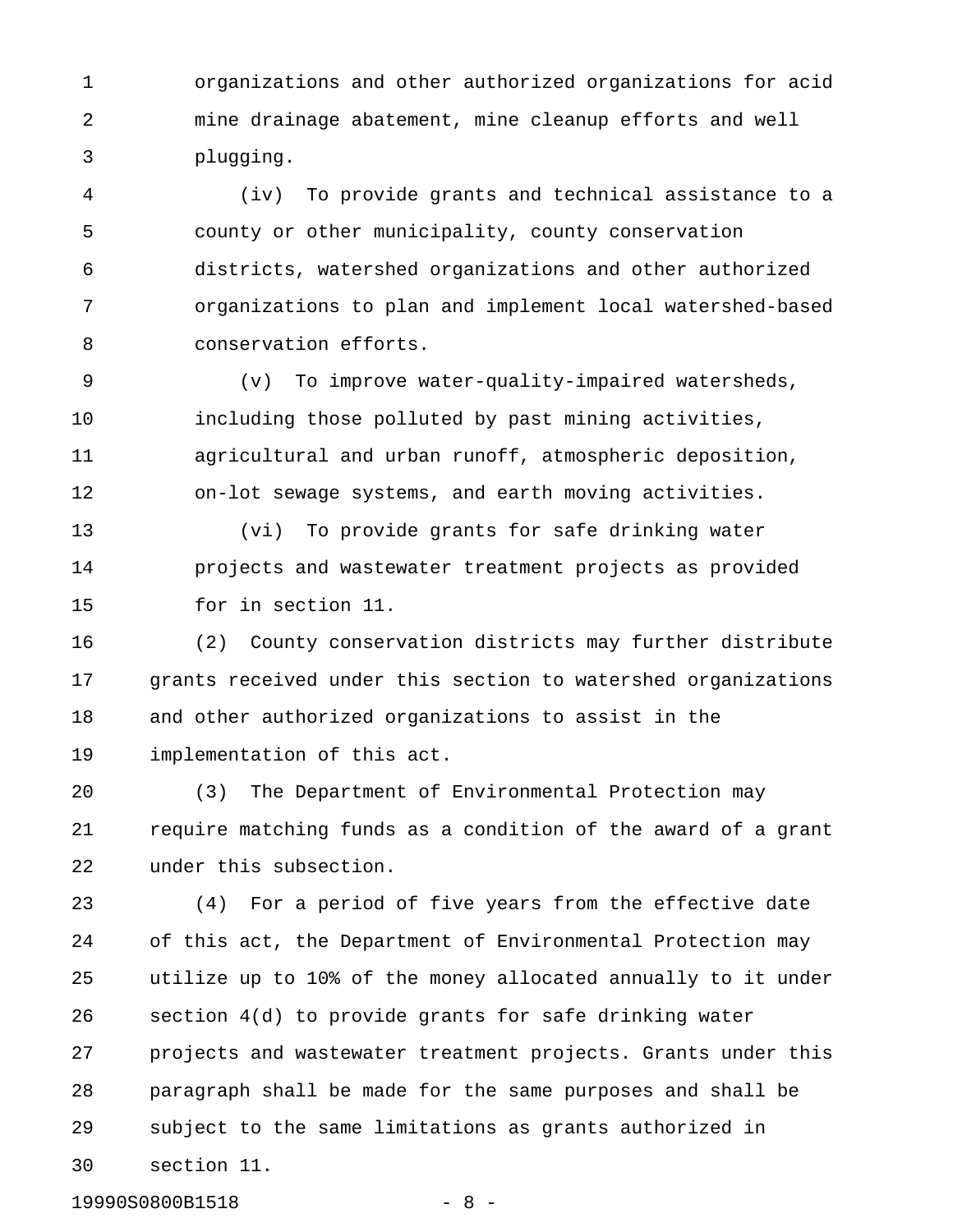1 (C) DEPARTMENT OF AGRICULTURE.--FUNDS ALLOCATED TO THE < 2 DEPARTMENT OF AGRICULTURE UNDER THIS ACT SHALL BE DEPOSITED IN 3 THE AGRICULTURAL CONSERVATION EASEMENT PURCHASE FUND AND ARE 4 SUBJECT TO THE PROVISIONS OF THE ACT OF JUNE 30, 1981 (P.L.128, 5 NO.43), KNOWN AS THE AGRICULTURAL AREA SECURITY LAW.

6  $\leftarrow$  (D) The authority.--The authority shall utilize money it  $\leftarrow$ 7 receives from the fund to provide financial assistance, in the 8 form of grants and matching grants for STORM WATER, water and < 9 sewer infrastructure projects.

10  $(d)$  (E) Administrative expense limitation.--The departments, <-11 authority and grant recipients that receive moneys from the fund 12 for the purposes set forth in this section may not expend more 13 than 5% 2% of the moneys on administrative expenses. <

14  $\leftarrow$  (F) Expenditure limitation.--No moneys made available  $\leftarrow$ 15 through the fund shall be used for any purpose which, directly 16 or indirectly, precludes access to or use of any forested land 17 for the practice of sustainable forestry and commercial

18 production of timber or other forest products. THIS SUBSECTION < 19 SHALL NOT APPLY TO FUNDS USED BY COUNTIES OR MUNICIPALITIES FOR 20 THE PURCHASE OR IMPROVEMENT OF PARKLAND TO BE USED FOR PUBLIC 21 RECREATION OR TO FUNDS USED BY THE DEPARTMENT OF CONSERVATION 22 AND NATURAL RESOURCES PURSUANT TO SUBSECTION (A)(1)(I).

23  $\leftarrow$  (G) Regulations.--The departments and the authority may  $\leftarrow$ 24 promulgate regulations necessary to carry out the purposes of 25 this act.

26 Section 6. Property and equipment restrictions.

27 (a) Prohibition.--Recipients of grants under this act may 28 not dispose of or convert property or equipment acquired with a 29 grant for purposes other than the purposes approved in the 30 project application without the prior written approval of the 19990S0800B1518 - 9 -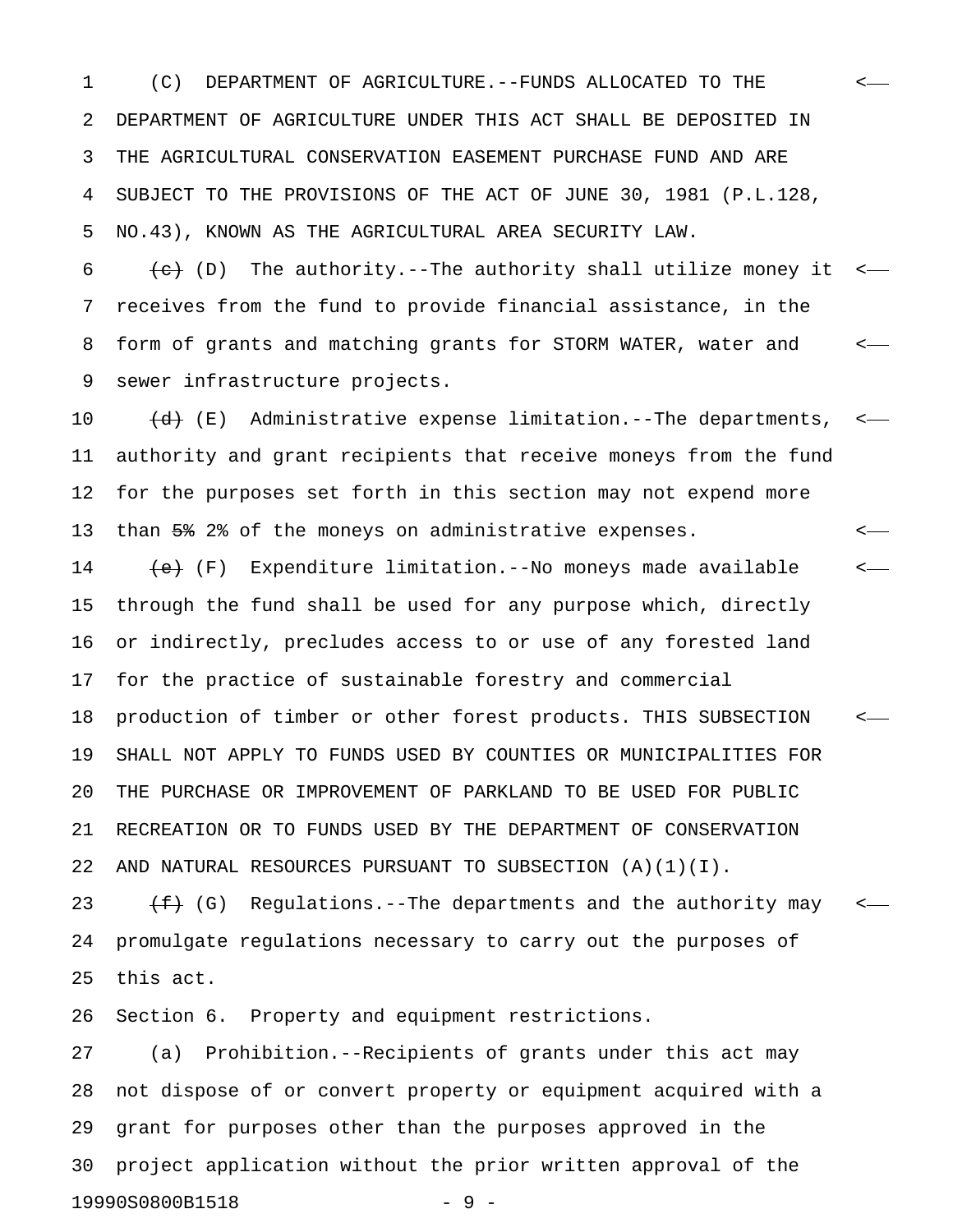1 agency awarding the grant.

2 (b) Remedy.--If a violation of subsection (a) occurs, the 3 agency may:

4 (1) Require the recipient to refund all grants related 5 to the project, including 10% annual interest, compounded 6 four times annually, from the date the original grant was 7 received until the grant is repaid.

8 (2) Require acquisition by the recipient of equivalent 9 replacement property, as determined by the agency.

10 (3) Take possession of the property or equipment funded 11 by the agency.

12 Section 7. Federal programs.

13 Agencies may utilize available Federal funds to augment funds 14 available under this act.

15 Section 8. Wild Resource Conservation Fund; duties of

16 Department of Conservation and Natural Resources. 17 (a) Appropriation.--The moneys contained in the Wild 18 Resource Conservation Fund are hereby appropriated, upon 19 approval of the Governor, to the Department of Conservation and 20 Natural Resources for the purposes of carrying out subsection 21 (b), section 5(a), and the act of June 23, 1982 (P.L.597, 22 No.170), known as the Wild Resource Conservation Act.

23 (b) Projects and programs.--

24 (1) The Wild Resource Conservation Board may approve 25 projects or programs for funding as necessary to preserve and 26 enhance wild resources. Grants for approved projects shall be 27 made by the Department of Conservation and Natural Resources 28 from the Wild Resource Conservation Fund. The department 29 shall not allocate money from the Wild Resource Conservation 30 Fund under this paragraph if the allocation would exceed the 19990S0800B1518 - 10 -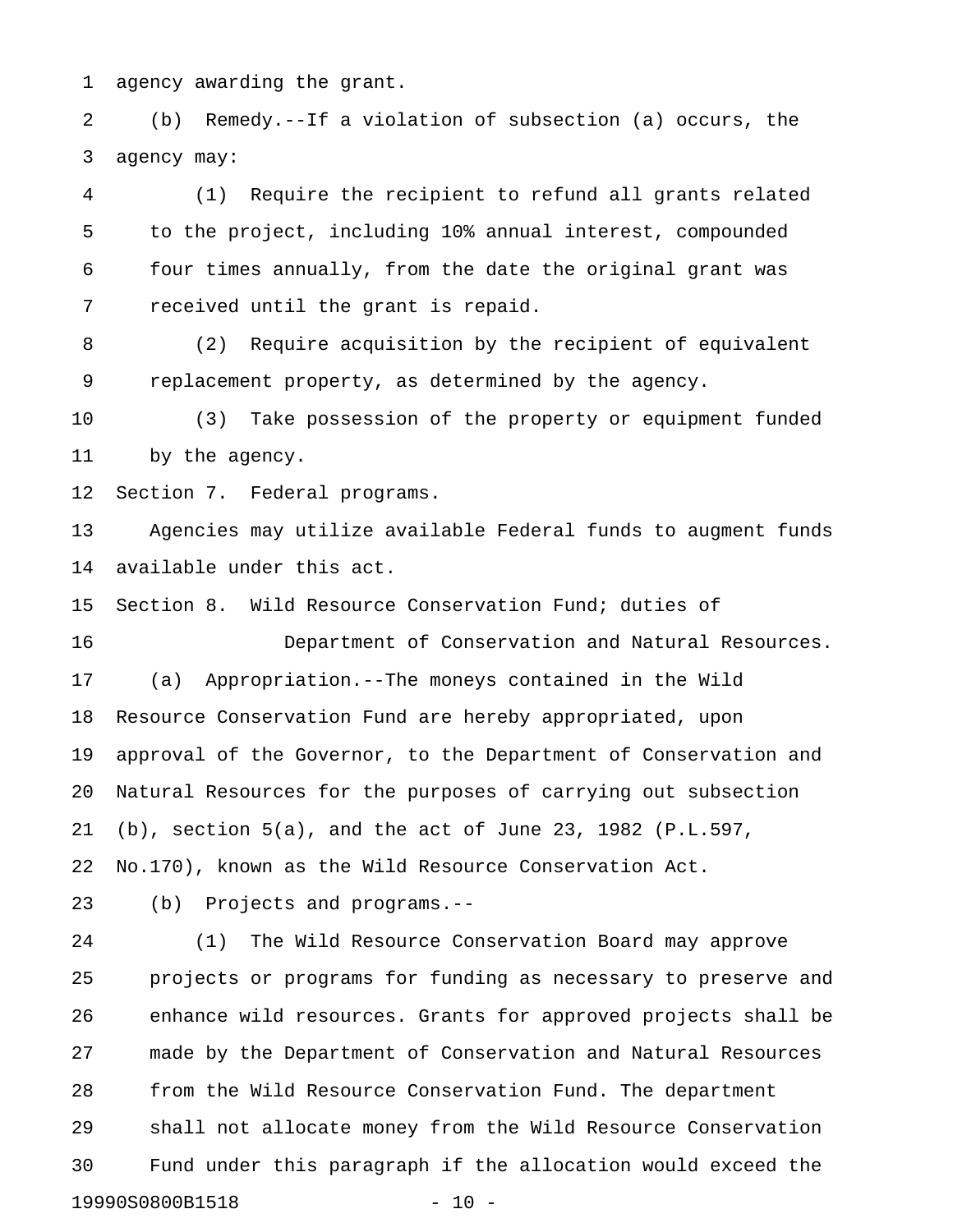1 money available in the Wild Resource Conservation Fund. The 2 Wild Resource Conservation Board shall consider the 3 recommendations of interested persons and representatives of 4 agencies serving on the board when approving projects under 5 this paragraph.

6 (2) In addition to the grants under paragraph (1), the 7 Wild Resource Conservation Board may recommend projects or 8 programs that promote the preservation and enhancement of 9 wild resources to the Department of Conservation and Natural 10 Resources for funding from the Environmental Stewardship Fund 11 under section 5(a).

12 (c) Sale of merchandise and voluntary contributions.--The 13 Wild Resource Conservation Board, with the approval of the 14 Department of Conservation and Natural Resources, shall have the 15 right to issue for sale to the public stamps, decals or other 16 items of personal property intended to signify the interest of 17 the purchaser in contributing to programs established by the 18 board under this section. Any contributions received and the net 19 proceeds from the sale of merchandise shall be deposited in the 20 Wild Resource Conservation Fund.

21 (d) Advisory committee.--The Wild Resource Conservation 22 Board may establish an advisory committee to advise the board 23 and the Department of Conservation and Natural Resources 24 regarding the WILD RESOURCE management OBJECTIVES of the board < 25 and the approval of projects to promote the preservation and 26 enhancement of wild resources. Members of the committee shall be 27 chosen from the general public and shall serve at the pleasure 28 of the board. The members of the advisory committee:  $\leftarrow$ 

29  $(1)$  Shall be chosen from the public and shall serve at 30 the pleasure of the board.

19990S0800B1518 - 11 -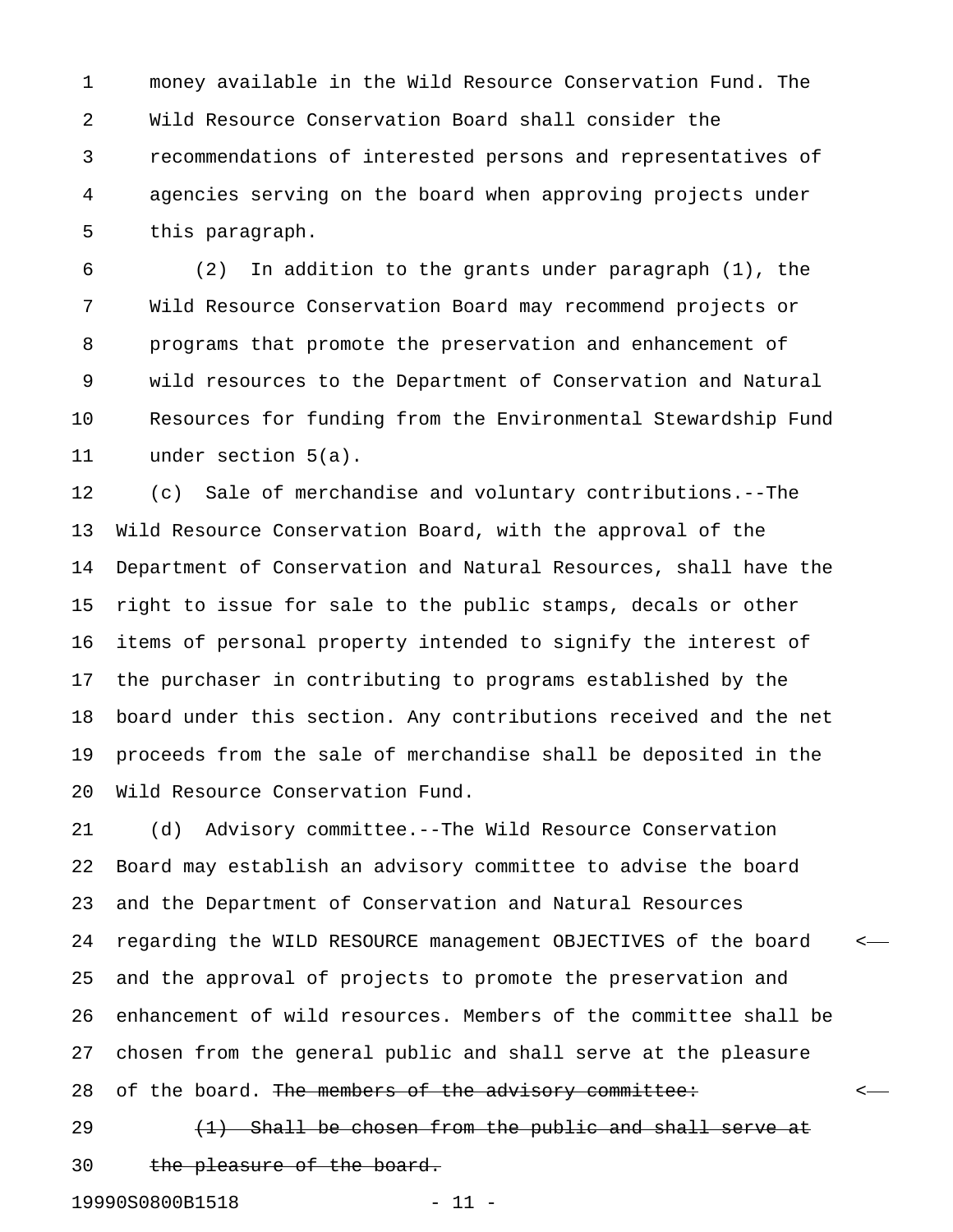1 (2) Shall meet to advise the board and the Department of 2 Conservation and Natural Resources.

3 (3) Shall make recommendations regarding wild resource 4 management objectives of the board and projects that will 5 promote the preservation and enhancement of wild resources. 6 (e) Activities of other agencies.--The authority granted 7 pursuant to subsection (c) shall not affect or interfere with 8 similar authority vested by law in any agency represented on the 9 board to sell items of personal property which promote the 10 independent programs of those respective agencies. Said agencies 11 shall likewise have the right to issue for sale items of 12 personal property intended to signify the interest of the 13 purchaser in contributing to programs established by the 14 department, the net proceeds of which shall be deposited in the 15 Wild Resource Conservation Fund. 16 Section 9. Sewage construction payments to municipalities. 17 (a) Certain payments permitted.--A county or other 18 municipality, municipal authority or school district receiving 19 payments on the effective date of this act pursuant to the act 20 of August 20, 1953 (P.L.1217, No.339), entitled "An act 21 providing for payments by the Commonwealth to municipalities 22 which have expended money to acquire and construct sewage 23 treatment plants in accordance with the Clean Streams Program 24 and the act, approved the twenty-second day of June, one 25 thousand nine hundred thirty-seven (Pamphlet Laws 1987), and 26 making an appropriation," may continue to receive such payments 27 for the construction or repair of sewage treatment plants, < 28 PROVIDED THAT THEIR SEWAGE TREATMENT PLANT OPERATIONS IMPLEMENT 29 ODOR ABATEMENT PROGRAMS AS NECESSARY.

30 (b) Certain payments prohibited.--No municipality, municipal 19990S0800B1518 - 12 -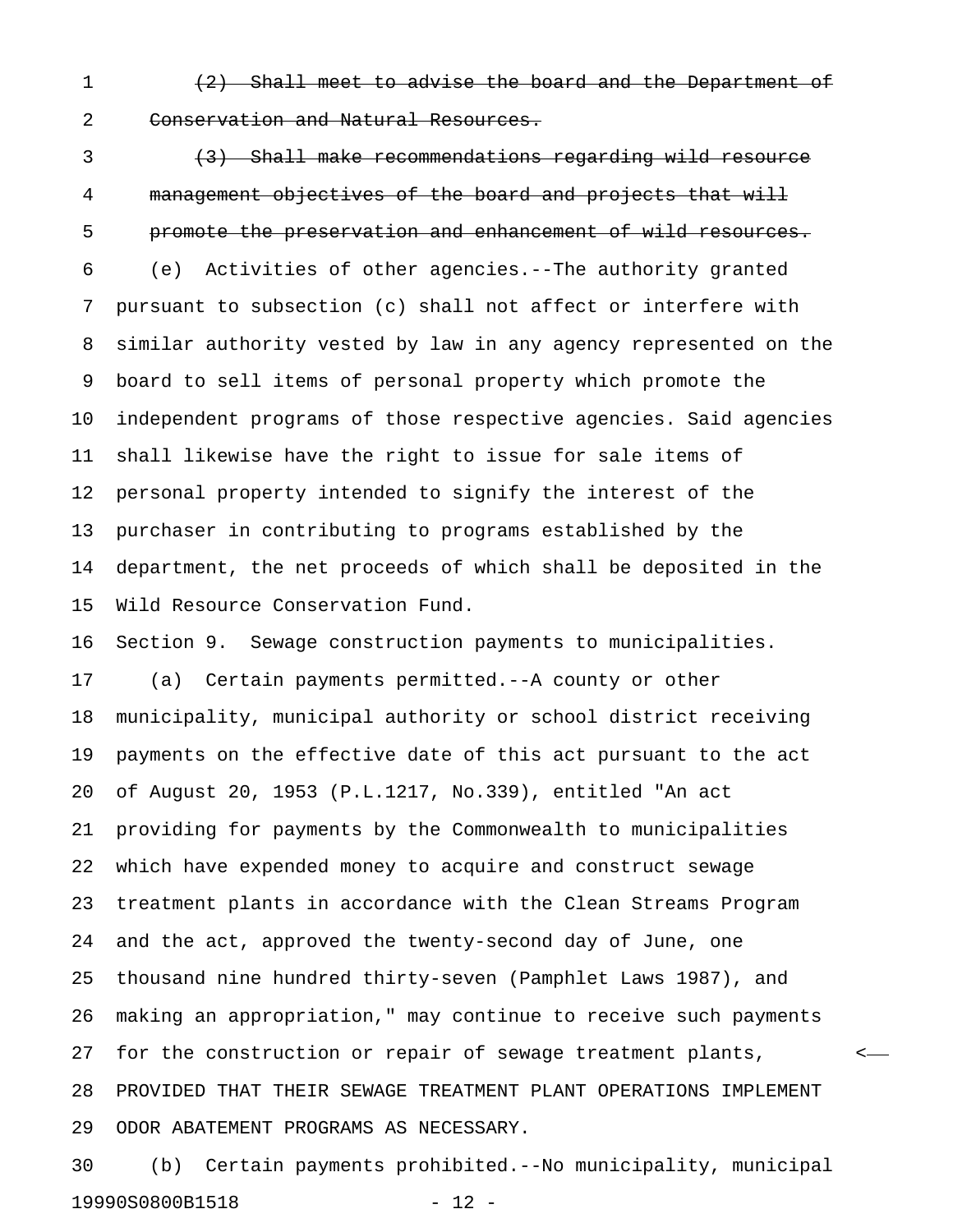1 authority or school district which is not presently receiving 2 payments pursuant to the act of August 20, 1953 (P.L.1217, 3 No.339) may apply for and receive payments under that act. No 4 new or additional costs of equipment or acquisition of sewage 5 treatment plants for which construction has not commenced prior 6 to the effective date of this act may be included in a request 7 for payment by any municipality, municipal authority or school 8 district. For purposes of this section, construction shall be 9 deemed to have commenced:

10 (1) When WHEN the applicant has applied for or received <-11 a permit pursuant to the act of June 22, 1937 (P.L.1987, 12 No.394), known as The Clean Streams Law, for construction or 13 modification of the sewage treatment plant;

14 (2) When WHEN the applicant has applied for or received <-15 construction financing or has dedicated capital funds for an 16 identified project and the appropriate construction permit 17 under The Clean Streams Law has been applied for or received 18 by December 31, 2000; OR <

19 (3) When WHEN a construction permit under The Clean  $\leftarrow$ 20 Streams Law is not required, a signed contract or purchase 21 order for an eligible acquisition or construction expense has 22 been validly executed.

23 Section 10. Effect of repeal on sewage construction payments to 24 municipalities.

25 (a) Payments outstanding.--The repeal of the act of August 26 20, 1953 (P.L.1217, No.339), entitled "An act providing for 27 payments by the Commonwealth to municipalities which have 28 expended money to acquire and construct sewage treatment plants 29 in accordance with the Clean Streams Program and the act, 30 approved the twenty-second day of June, one thousand nine 19990S0800B1518 - 13 -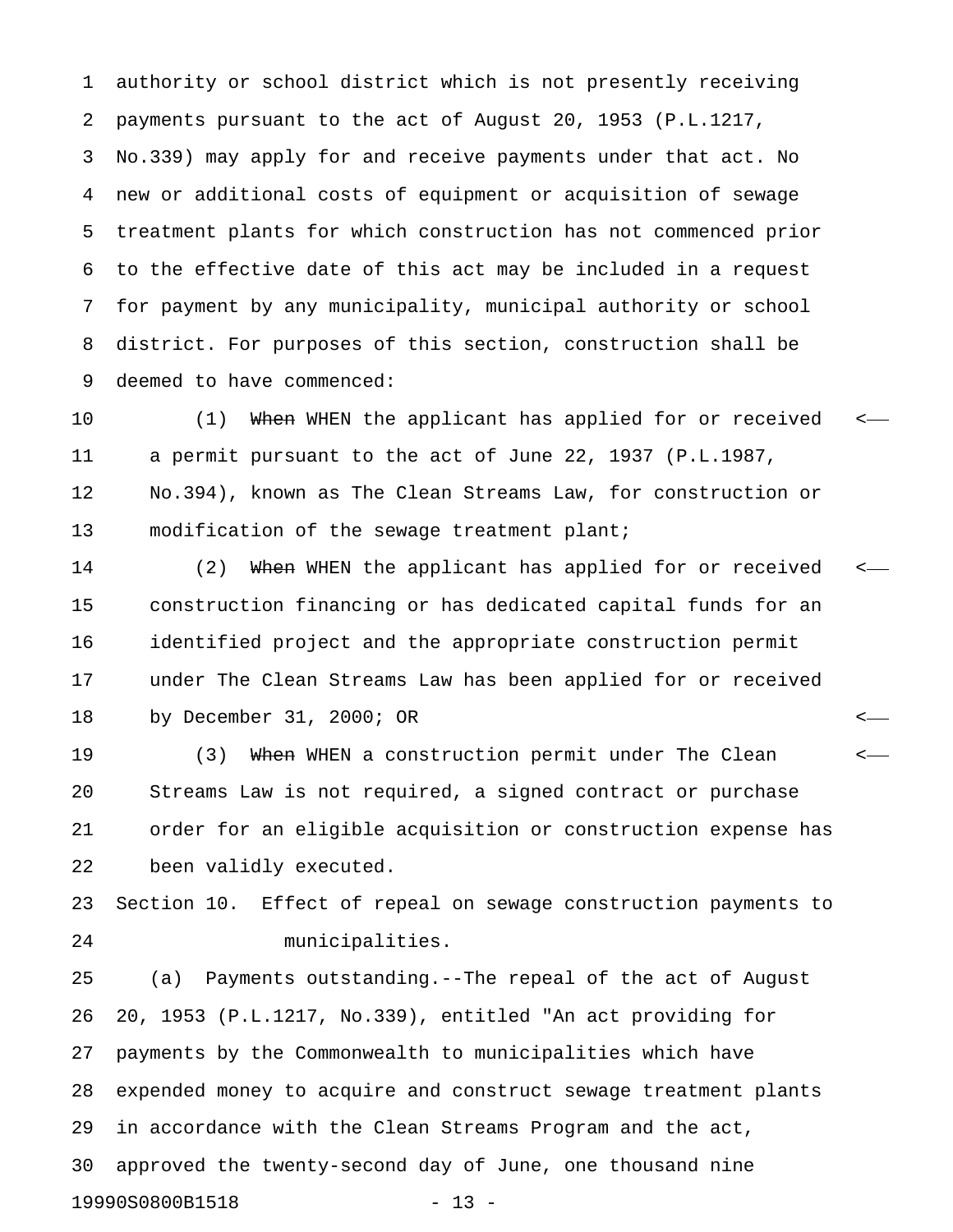1 hundred thirty-seven (Pamphlet Laws 1987), and making an 2 appropriation," under section  $\frac{17(a)}{a}$  16(A) shall not affect <-3 payments by the Commonwealth, or any portion thereof, that 4 remain outstanding for the cost of acquisition or construction 5 of a sewage treatment plant being funded under that act, < 6 PROVIDED THAT THEIR SEWAGE TREATMENT PLANT OPERATIONS IMPLEMENT 7 ODOR ABATEMENT PROGRAMS AS NECESSARY.

8 (b) Equipment and plants replaced, etc.--As equipment and 9 plants continuing to be funded under the act of August 20, 1953 10 (P.L.1217, No.339) are replaced, taken out of service or 11 abandoned, payment for the equipment and plants shall be 12 discontinued.

13 Section 11. Environmental infrastructure grants to water and 14 wastewater treatment facilities.

15 (a) Separate account.--Savings realized in section 9 shall 16 be placed in an account within the fund, separate from the 17 allocations in section 4(d), and administered by the Department 18 of Environmental Protection for environmental infrastructure 19 grants to a county or other municipality, municipal authorities 20 and school districts for water and wastewater treatment 21 facilities that:

22 (1)  $\frac{1}{2}$  implement INSTALL OR IMPLEMENT new or innovative <-23 technologies in their operations;

24 (2) implement pollution prevention techniques in their 25 operations; or <

26 (3) undertake treatment process modernization or other 27 capital improvements; OR <

28 (4) IMPLEMENT ODOR ABATEMENT PROGRAMS IN THEIR 29 OPERATIONS.

30 (b) Limitation.--Funding under this section shall be limited 19990S0800B1518 - 14 -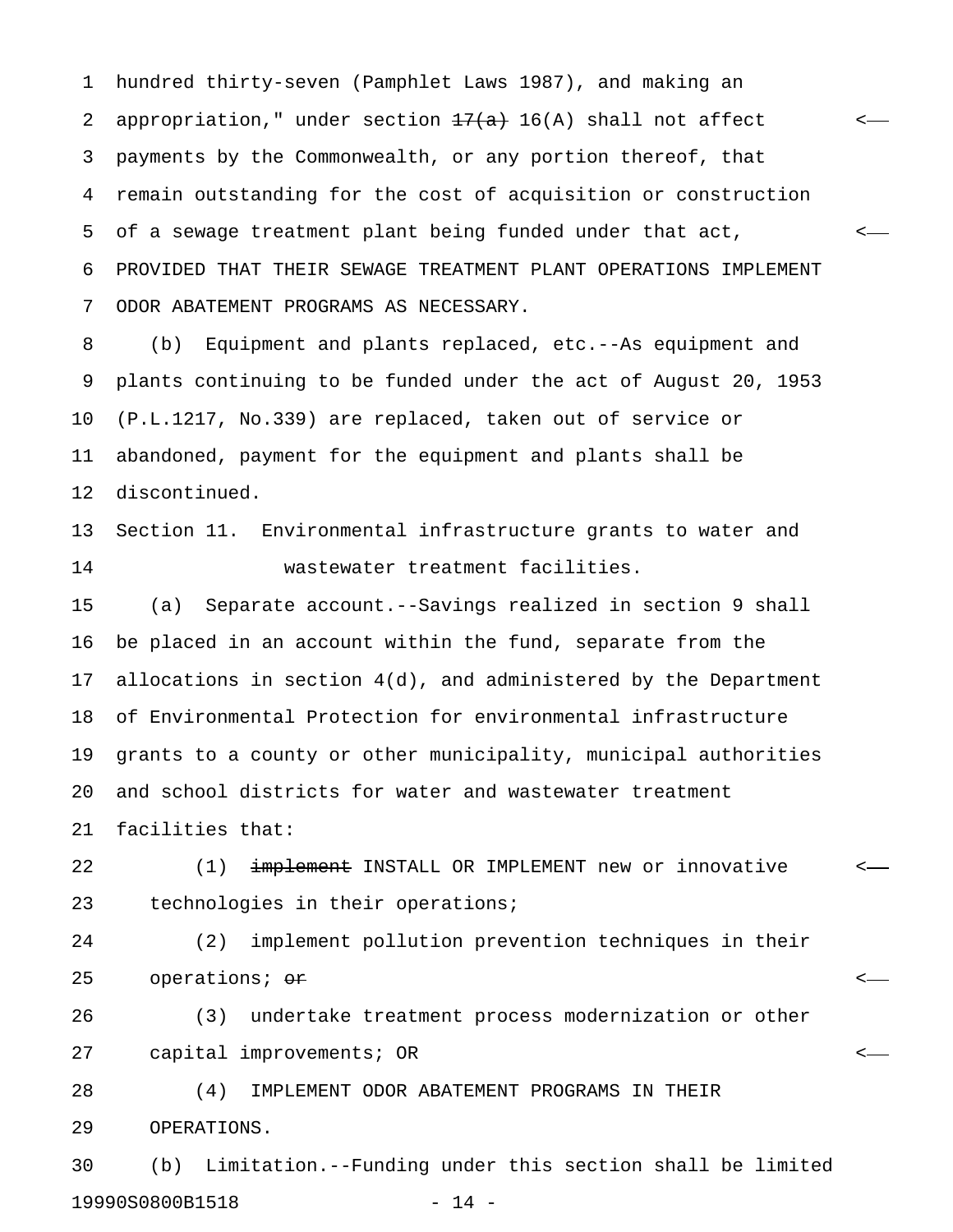1 to capital improvements to the physical operation of the 2 treatment facility and not for administrative purposes or for 3 machinery or equipment peripherally related to the operation. 4 (c) Funding availability.--Funding shall be available to all 5 counties or other municipalities, municipal authorities and 6 school districts on the basis of cost of the environmental or 7 public health improvement and not based on demographics, per 8 capita income or other unit of measure not tied to the cost of 9 the environmental improvement.

10 (d) Calculation of fund moneys.--The account shall be a 11 cumulative account set annually at the savings amount calculated 12 by subtracting the amount of annual payments funded under 13 section 10 from the amount of payments capped under section 9. 14 Section 12. Protection of Recycling Fund.

15 (a) Market development funding.--The Department of 16 Environmental Protection, on an annual basis, shall provide 17 sufficient moneys for market development from the Recycling Fund 18 to promote the long-term sustainability of recycling and to 19 promote the continued growth of the recycling rate. For purposes 20 of this subsection, market development shall mean a set of 21 government policies and programs that promote the removal of 22 marketplace barriers to recycling and that promote a productive 23 end use for recyclables collected from residents and businesses. 24 (b) Review of expenditures.--Prior to submitting its annual 25 Recycling Fund spending plan to the General Assembly, the 26 Department of Environmental Protection shall submit details of 27 its proposed expenditures under the act of July 28, 1988 28 (P.L.556, No.101), known as the Municipal Waste Planning, 29 Recycling and Waste Reduction Act, including additional 30 expenditures for market development, for review and comment to 19990S0800B1518 - 15 -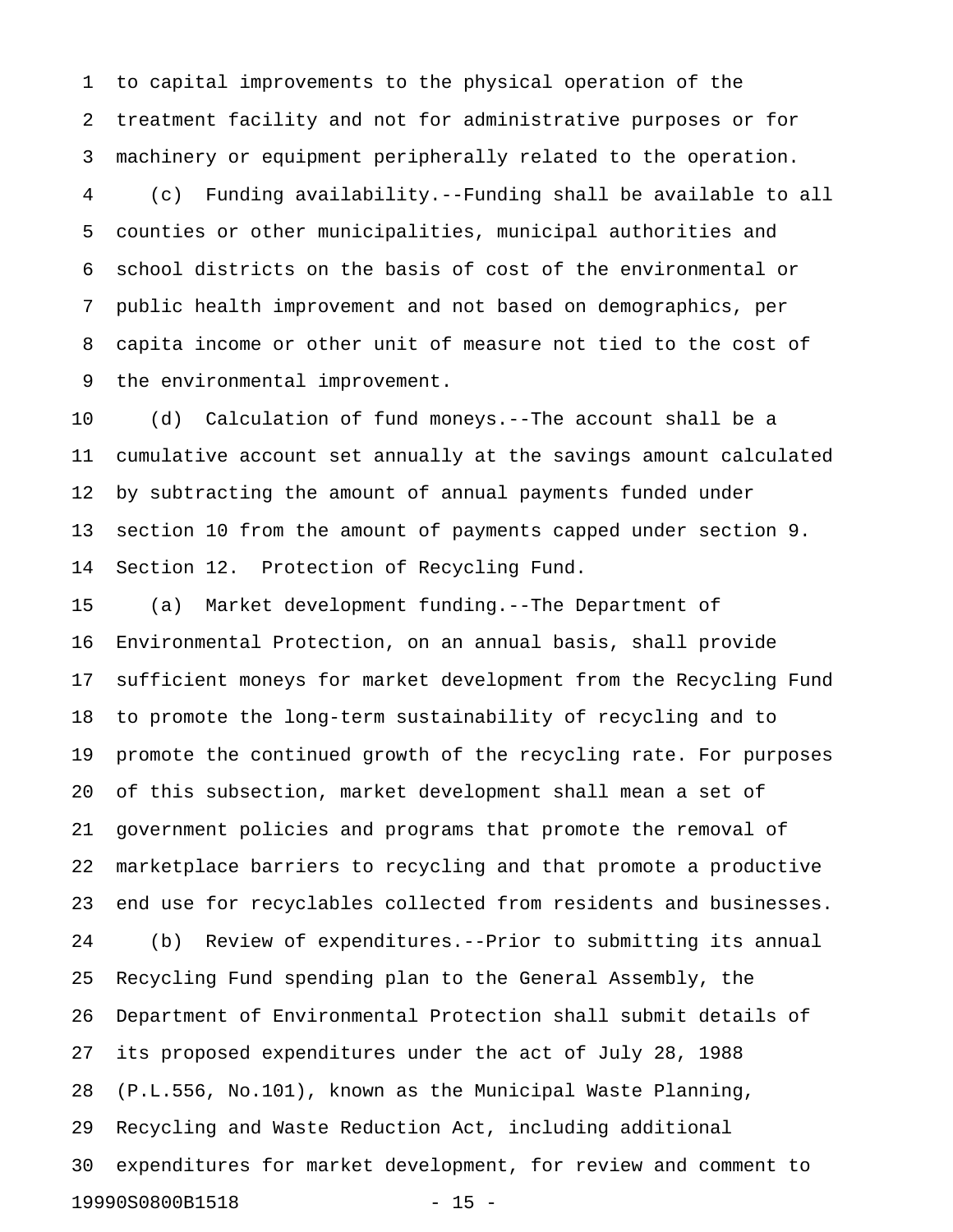1 the Recycling Fund Advisory Committee. At the same time, the 2 department shall submit details of its actual expenditures under 3 the Municipal Waste Planning, Recycling and Waste Reduction Act 4 for the prior fiscal year, including actual expenditures for 5 market development, for review and comment to the committee. The 6 information on actual expenditures provided to the committee 7 shall include a complete list of eligible grant applications 8 received by the Department of Environmental Protection pursuant 9 to sections 901 and 902 of the Municipal Waste Planning, 10 Recycling and Waste Reduction Act in the prior fiscal year. The 11 list shall include:

12 (1) The name of the applicant.

13 (2) The amount of funding requested.

14 (3) The amount of funding offered by the Department of 15 Environmental Protection.

16 (4) An explanation of any difference between the amount 17 requested by the applicant and the amount offered by the 18 Department of Environmental Protection.

19 (c) Minimum level of funding.--For a period of five years 20 from the effective date of this act, moneys expended for 21 programs authorized in the Municipal Waste Planning, Recycling 22 and Waste Reduction Act shall not fall below levels expended in 23 fiscal year 1998-1999 1999-2000. <

24 (d) Information to applicant.--When the Department of 25 Environmental Protection denies an application for a grant, or 26 approves an application for less than the amount requested by 27 the applicant, the department shall provide the applicant with a 28 written statement indicating the reason for the denial or 29 reduction in funding amount. Where an otherwise eligible grant 30 application meets the criteria of the Department of 19990S0800B1518 - 16 -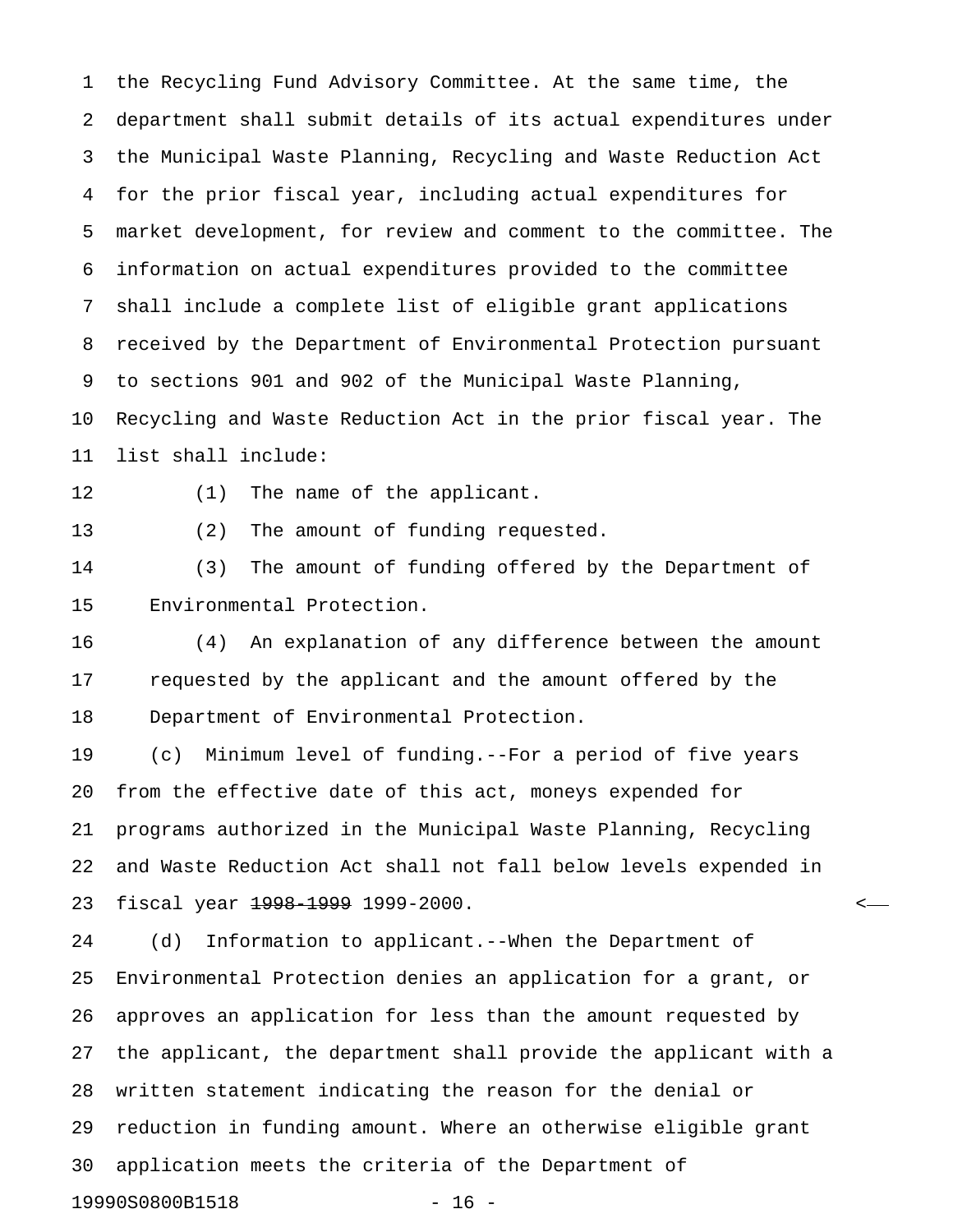1 Environmental Protection for funding but cannot be funded by the 2 department during the current fiscal year, the department shall 3 provide a written statement to the applicant explaining how the 4 department plans to fund the application.

5 Section 13. Extension of fees.

6 (a) Recycling fee.--No fee shall be imposed under section 7 701 of the act of July 28, 1988 (P.L.556, No.101), known as the 8 Municipal Waste Planning, Recycling and Waste Reduction Act, on 9 or after October 15, 2004.

10 (b) Fee established.--Each operator of a municipal waste 11 landfill shall pay, in the same manner prescribed in section 701 12 of the Municipal Waste Planning, Recycling and Waste Reduction 13 Act, an amount equal to 25ç per ton of weighted waste or 25ç per 14 three cubic yards of volume measured waste for all solid waste 15 received at the landfill. These fees shall be paid to the State 16 Treasury and deposited into the fund.

17 Section 14. Allocation of State realty transfer tax revenues. 18 Beginning January 31, 2000, and at the end of each month 19 thereafter through December 31, 2004, the State Treasurer shall 20 transfer to the Environmental Stewardship Fund 30% 33% of the  $\sim$ 21 previous month's revenues from the tax imposed under section 22 1102-C of the act of March 4, 1971 (P.L.6, No.2), known as the 23 Tax Reform Code of 1971. Upon the enactment of an increase of 24 the tax imposed under section 1102-C of the Tax Reform Code of 25 1971, the amount transferred each month pursuant to this section 26 shall not exceed the amount which would have been collected had 27 the tax increase not been enacted.

28 Section 15. Effect of repeal of site-specific postclosure fund 29 provisions.

30 (a) General rule.--Prior to certification of final closure 19990S0800B1518 - 17 -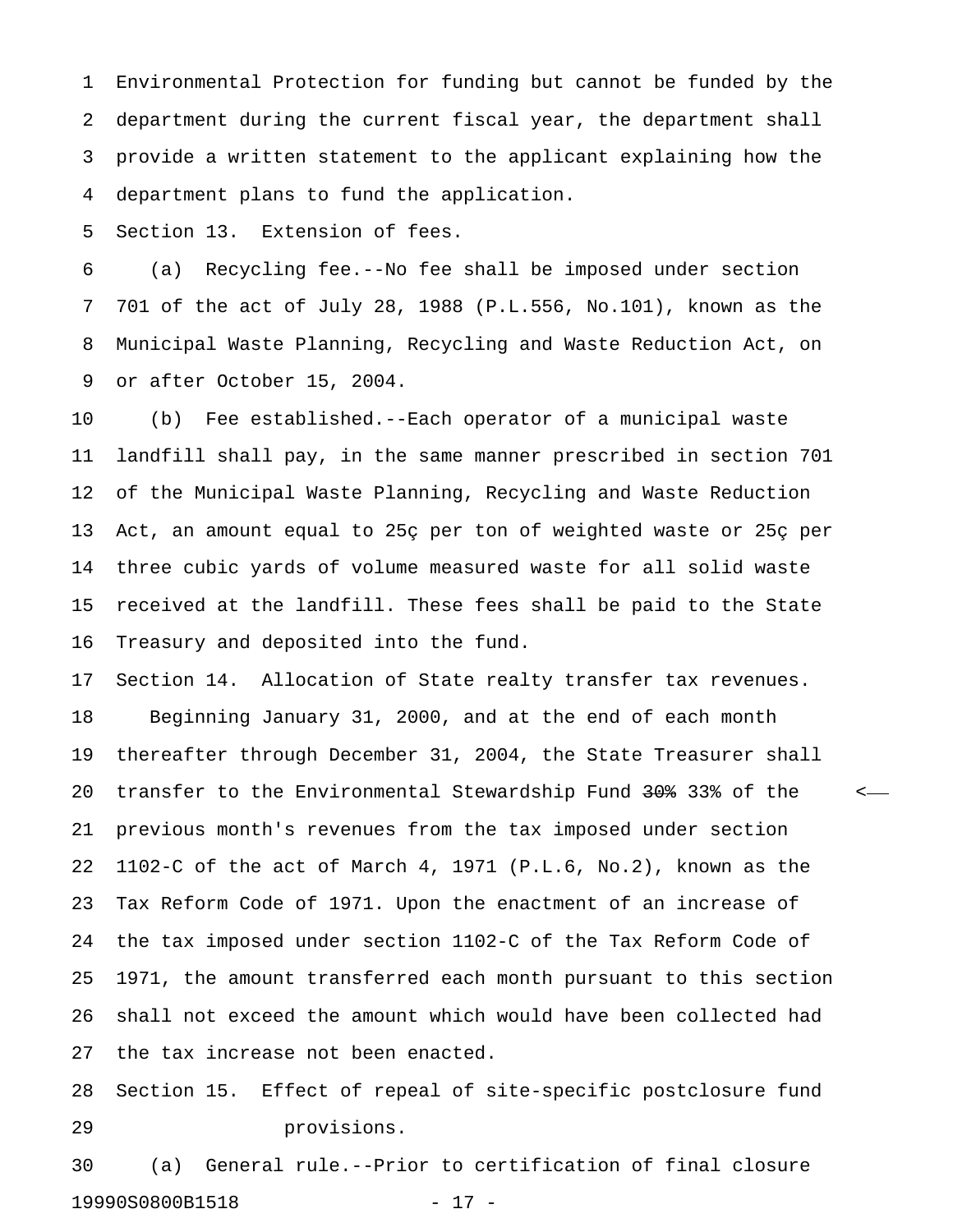1 and release by the Department of Environmental Protection of the 2 landfill bond under the act of July 7, 1980 (P.L.380, No.97), 3 known as the Solid Waste Management Act, and the regulations 4 promulgated thereto, the trustee may release moneys from the 5 trust to the county which established the trust upon written 6 request from the county to the trustee in order for the county 7 to spend the money to fund county conservation districts, 8 protect farmland or to accomplish any other purpose authorized 9 by this act. Payment of debt service by a county on obligations 10 issued to fund such purposes shall be deemed to be paid for a 11 permitted purpose. Expenditure for farmland preservation must 12 comply with the act of June 30, 1981 (P.L.128, No.43), known as 13 the Agricultural Area Security Law.

14 (b) Limitations.--Moneys in a site-specific postclosure 15 trust that have not been released to the county prior to 16 certification of final closure and release of the landfill bond 17 may be used only for remedial measures and emergency actions 18 that are necessary to prevent or abate adverse effects upon the 19 environment after closure of the landfill. The county may 20 withdraw actual costs incurred in establishing and administering 21 the trust in an amount not to exceed 0.5% of the moneys 22 deposited in the trust. The trustee may release moneys for 23 remedial measures and emergency actions only upon written 24 request of the operator of a landfill and upon prior written 25 approval by the Department of Environmental Protection. Such 26 request shall include the proposed amount and purpose of the 27 withdrawal and a copy of the Department of Environmental 28 Protection's written approval of the expenditure. A copy of the 29 request shall be provided to the county and the host 30 municipality. A copy of any withdrawal document prepared by the 19990S0800B1518 - 18 -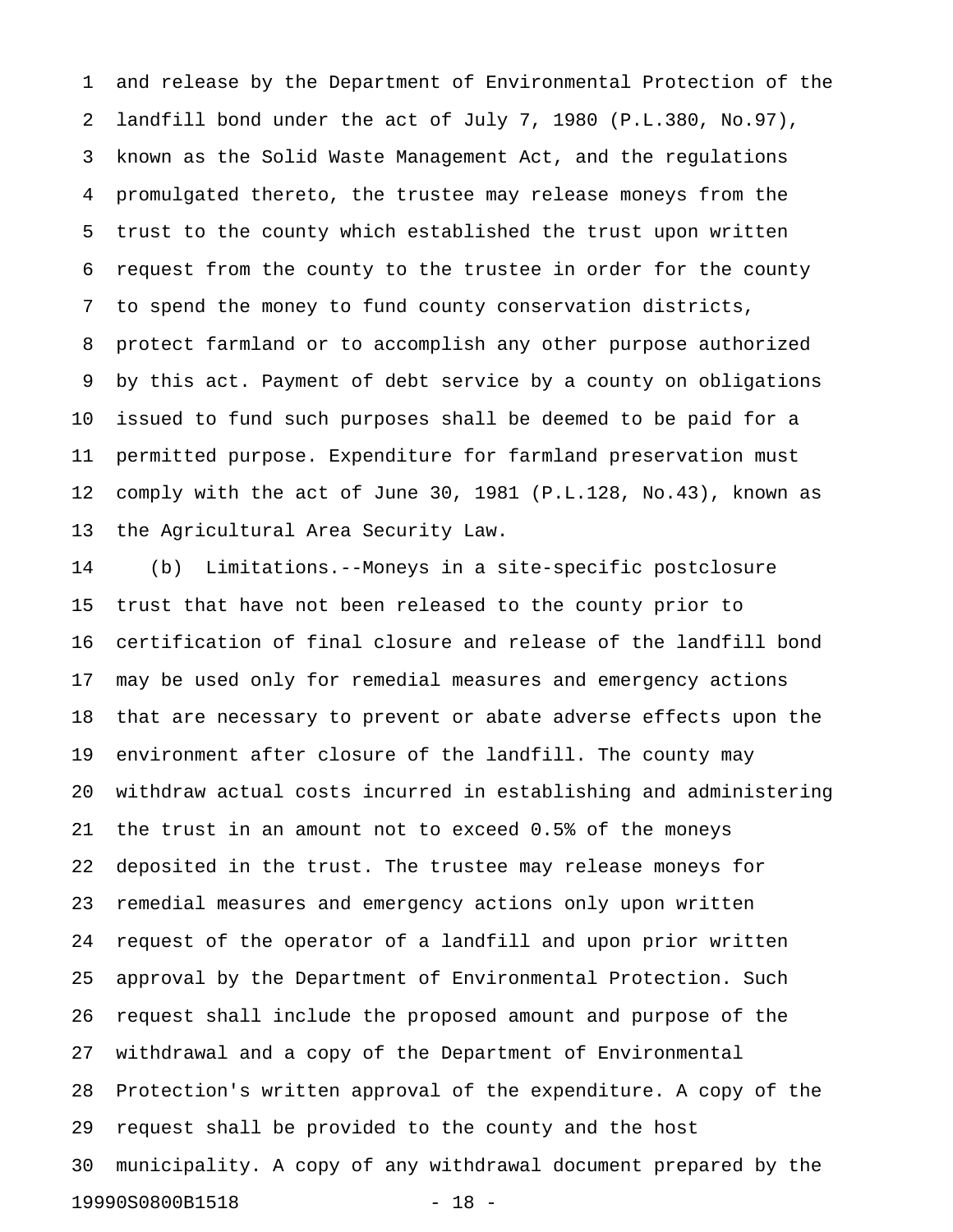1 trustee shall be provided to the Department of Environmental 2 Protection, the county and the host municipality. No withdrawal 3 from this trust for remedial measures and emergency actions may 4 be made until after the Department of Environmental Protection 5 has certified closure of the landfill. Moneys remaining in a 6 trust subsequent to certification of final closure of the 7 landfill and release of the landfill's bond shall be given to 8 the county that established the trust for use in a manner 9 consistent with this act.

10 (C) APPLICABILITY.--THIS SECTION SHALL NOT APPLY TO ANY < 11 COUNTY OF THE THIRD CLASS HAVING A POPULATION UNDER THE 1990 12 FEDERAL DECENNIAL CENSUS OF GREATER THAN 225,000 BUT LESS THAN 13 242,500.

14 Section 16. Pollution prevention appropriation.

15 The sum of \$2,000,000 is hereby appropriated, upon approval 16 of the Governor, to the Department of Environmental Protection 17 from the Hazardous Sites Cleanup Fund for the fiscal year July 18 1, 1999, to June 30, 2000, for the purposes of expanding the 19 Small Business and Household Pollution Prevention Program to 20 provide onsite assessments and recommendations for pollution 21 prevention and energy efficiency techniques for fiscal year 22 1999-2000. The General Assembly may appropriate up to \$2,000,000 23 in additional funds from the Hazardous Sites Cleanup Fund for 24 the fiscal year July 1, 2000, to June 30, 2001, for this 25 purpose.

26 Section 17. Repeals.

27 (a) Absolute.--The following acts and parts of acts are 28 repealed:

29 Section 1936-A(b) of the act of April 9, 1929 (P.L.177, 30 No.175), known as The Administrative Code of 1929.

19990S0800B1518 - 19 -